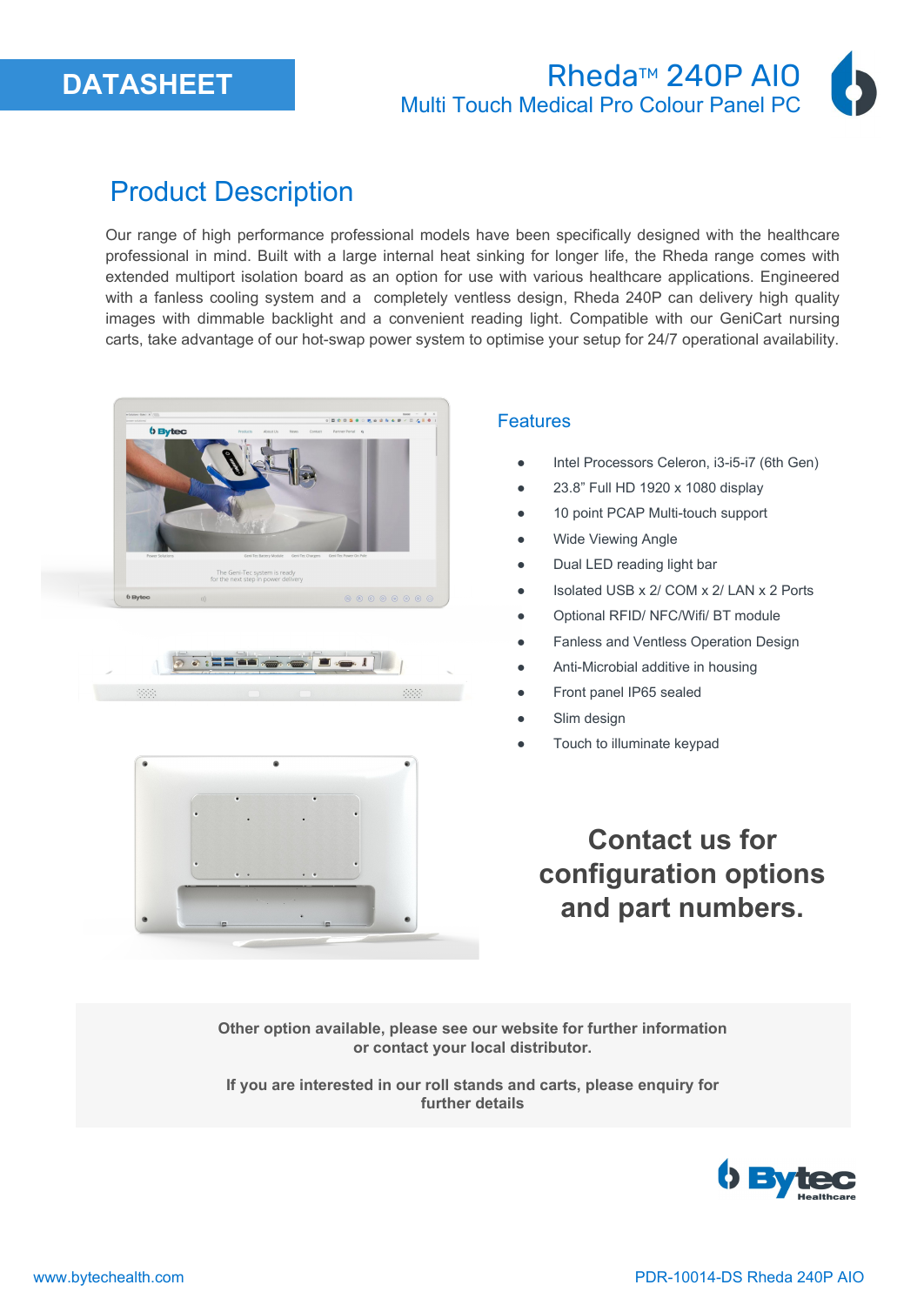

#### **Specification**

| <b>System</b>                                                               |                                                                                                                                                                                                                                                      |          |          |                                                                                                                                        |
|-----------------------------------------------------------------------------|------------------------------------------------------------------------------------------------------------------------------------------------------------------------------------------------------------------------------------------------------|----------|----------|----------------------------------------------------------------------------------------------------------------------------------------|
| <b>Processor Options</b>                                                    | Celeron 3955U                                                                                                                                                                                                                                        | i3-6100U | i5-6300U | i7-6600U                                                                                                                               |
| System chipset<br>System memory<br><b>TPM</b><br><b>Graphics Controller</b> | Integrated in Intel® Skylake ULT Processor<br>Default 8GB up to 16GB DDR4 2133 SDRAM<br>Infineon TPM 2.0<br>Intel® HD Graphics 520                                                                                                                   |          |          |                                                                                                                                        |
| <b>Expansion</b>                                                            |                                                                                                                                                                                                                                                      |          |          |                                                                                                                                        |
| Expansion                                                                   | <b>IET</b> module                                                                                                                                                                                                                                    |          |          | 1x Full size (Support half size, auto switch for mSATA, USB, PCIe<br>signal 1x Full size mini PCie Slot support PCIe and USB signal on |
| storage                                                                     |                                                                                                                                                                                                                                                      |          |          |                                                                                                                                        |
| <b>HDD/SSD</b>                                                              | 1x 2.5" SATA3 128GB SSD                                                                                                                                                                                                                              |          |          |                                                                                                                                        |
| $II$                                                                        |                                                                                                                                                                                                                                                      |          |          |                                                                                                                                        |
| <b>USB</b><br><b>COM Port</b><br><b>HDMI</b>                                | 4x USB3.0 4x USB 2.0 by pin header 2x USB 2.0 (isolated<br>SKV).1x USB2.0 by Pin header on IET module<br>1 x RS-232/422/485, 1 x RS-232 1 x RS-232 (Isolated 5KV), 1x<br>RS-232/422/485 (Isolated 5KV) on IET module<br>HDMI Video out on IET module |          |          |                                                                                                                                        |
| Reading light bar                                                           | <b>LED Type</b>                                                                                                                                                                                                                                      |          |          |                                                                                                                                        |
| <b>Audio</b>                                                                |                                                                                                                                                                                                                                                      |          |          |                                                                                                                                        |
| Audio Interface<br>Speaker output                                           | Audio out and Mic<br>2x 0.5W                                                                                                                                                                                                                         |          |          |                                                                                                                                        |
| <b>Ethernet</b>                                                             |                                                                                                                                                                                                                                                      |          |          |                                                                                                                                        |
| LAN port                                                                    | 1x Intel r i219LM Gigabit ethernet 1x intel 1211AT Gigabit<br>ethernet 2x intel 1210AT Ethernet (Isolated %KV) on IET module                                                                                                                         |          |          |                                                                                                                                        |

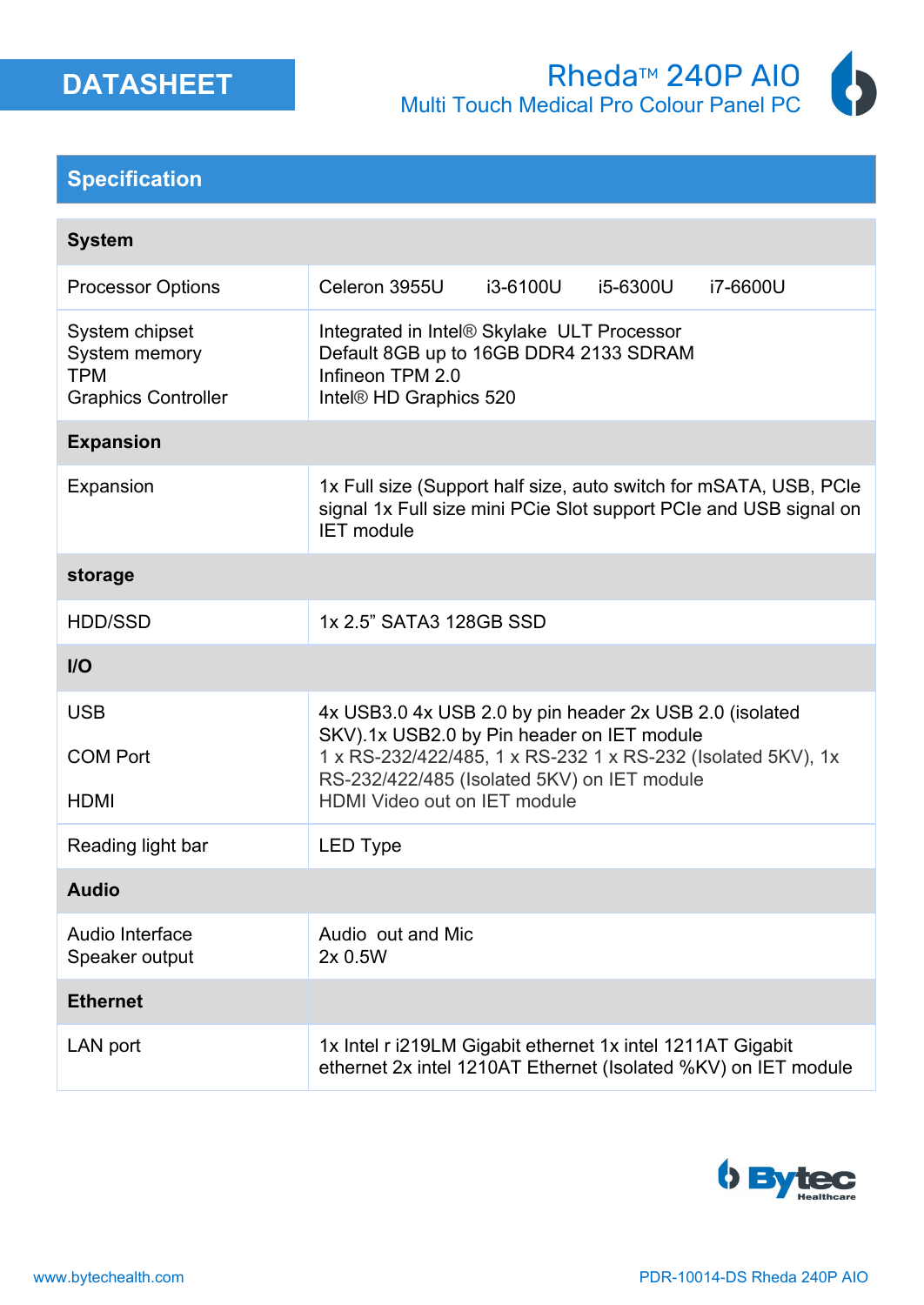





#### **Specification**

| <b>Mechanical &amp; Environmental</b> |  |  |
|---------------------------------------|--|--|
|---------------------------------------|--|--|

| Dimensions (WxHxD)<br><b>Operating Temp</b><br>Storage temp<br>weight                                            | 521mm x 326mm x 59.0mm<br>$0^{\circ}$ - 35° C (32° ~ 95° F)<br>$-20^{\circ}$ - 60° C (4° ~ 140° F)<br>8.2 kg                                                                                                                                                        |
|------------------------------------------------------------------------------------------------------------------|---------------------------------------------------------------------------------------------------------------------------------------------------------------------------------------------------------------------------------------------------------------------|
| Construction<br><b>Additives</b><br>IP rating<br><b>Vibration test</b><br>Shock test<br><b>Relative humidity</b> | <b>Plastic</b><br>Anti-microbial and UV protection<br>Front Panel IP65 Whole unit IPX1<br>With SSD/mSATA: 1.5G, IEC 60068-2-64, Random, 5~500Hz, 30<br>min/axis<br>With SSD/mSATA 1.5G, IEC 60068-2-27, half sine, 11ms<br>0%-90% relative humidity, non-condensing |
| <b>Certification</b>                                                                                             |                                                                                                                                                                                                                                                                     |
| Certification Information                                                                                        | EN60601-1, CE & FCC Class B CERTIFIED                                                                                                                                                                                                                               |
| <b>Software support</b>                                                                                          |                                                                                                                                                                                                                                                                     |
| OS information                                                                                                   | <b>WINDOWS 7,8,8.1,10, LINUX</b>                                                                                                                                                                                                                                    |
| <b>Power requirements</b>                                                                                        |                                                                                                                                                                                                                                                                     |
| <b>Battery</b>                                                                                                   | 1100mAh 4S1P (Optional)                                                                                                                                                                                                                                             |
| Battery operating time<br>adapter                                                                                | Max 20 mins backup operation<br>AC/DC medical power adaptor (delta MDS-090AAS24 B)                                                                                                                                                                                  |